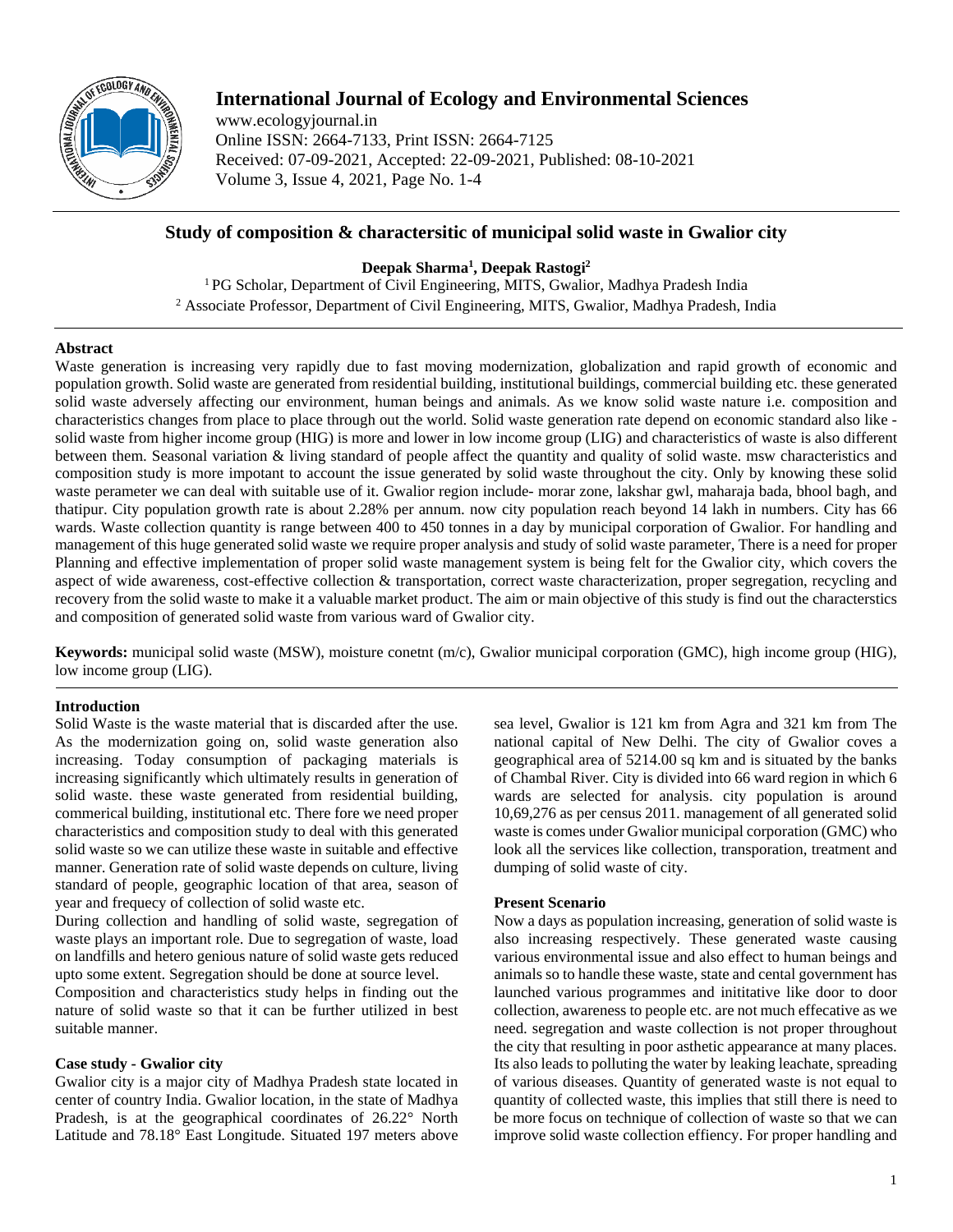treatment of solid waste, we need to be focus more on segregation of waste & in determination of composition and characteristics to counter all these issue. The above loopholes leads to serious health problems to the people of city and resident nearby dumpsites. So these problems could be mitigated through detailed study of solid waste characteristics and its composition wardwise. By knowing these parameters we can categorized the waste in different types, Hence the accurate and precise knowledge of segregation composition and characteristics of waste is needed for maximum utilization of Solid waste from different wards of Gwalior city.

Therefore my studies is mainly focus on proper analysis and determination of characteristics and composition of municipal solid waste (msw) wardwise in Gwalior city.

#### **Methodology**

For doing proper study and analysis we have collected different ward wise waste sample at KEDARPUR MSWM (municipal solid waste management) site to determine the waste composition and to analyze & test the waste sample. gwalior city has 66 wards in whuch 6 wards are selected for study i.e. ward no. 19, 22 29 55 58 and 65. we have classified the solid waste sample in different catagories like, paper, plastic organic matter, inert material, textile etc. and then its fraction value is calculated out. on analyzing we found that solid waste mainly contain 57.16% organic matter i.e of biodegradable nature. In labortary we have calculated out the various solid waste parameters i.e. pH, moisture content (m/c). on analysis of solid waste characteristics and composition of municipal solid waste, we have suggested best suitable technique for better utilization of solid waste by treatment technique.

#### **Result and Discussion**

#### **Ward wise solid Waste composition of Gwalior city**

**Table 1:** Various calculated solid waste parameters in Laboratory

| S. No. | Ward no. | Moisture content $(\% )$ | рH   |
|--------|----------|--------------------------|------|
|        | 19       | 60                       | 5.38 |
| 02     | 22       | 73.13                    | 5.67 |
| 03     | 29       | 68                       | 4.99 |
| 04     | 55       | 82.49                    | 5.2  |
| 05     | 58       | 59                       | 6.57 |
| በ6     | 65       | 68                       | 6.52 |



**Fig 1:** Pie-chart of MSW composition for ward no.19

**Table 2:** MSW composition of ward no.19

| S. No. | <b>Perameter</b> | Percentage (%) |
|--------|------------------|----------------|
|        | Organic          | 55             |
|        | Paper            |                |
| 3      | Plastic          | 9.6            |
|        | Metal            | 4.5            |
|        | Inert            | 11             |
| 6      | Moisture content | 60             |
|        | Volatile matter  | 54             |



**Fig 2:** Pie-chart of MSW composition for ward no.22

**Table 3:** Composition of Ward No.22

| S. No. | <b>Perameter</b> | Percentage (%) |
|--------|------------------|----------------|
|        | Organic          | 69.28          |
| 2      | Paper            | 4.52           |
| 3      | Plastic          | 10.32          |
|        | Metal            | 3.48           |
|        | Inert            | 6.92           |
|        | Moisture content | 73.13          |
|        | Volatile matter  | 59             |



**Fig 3:** Pie-chart of MSW composition for ward no.29

**Table 4:** MSW Composition of ward NO.29

| S. No. | Perameter        | Percentage (%) |
|--------|------------------|----------------|
|        | Organic          | 58             |
|        | Paper            | 11.64          |
| 3      | Plastic          | 14.24          |
|        | Metal            | 1.72           |
|        | Inert            | 5.08           |
|        | Moisture content | 68             |
|        | Volatile matter  |                |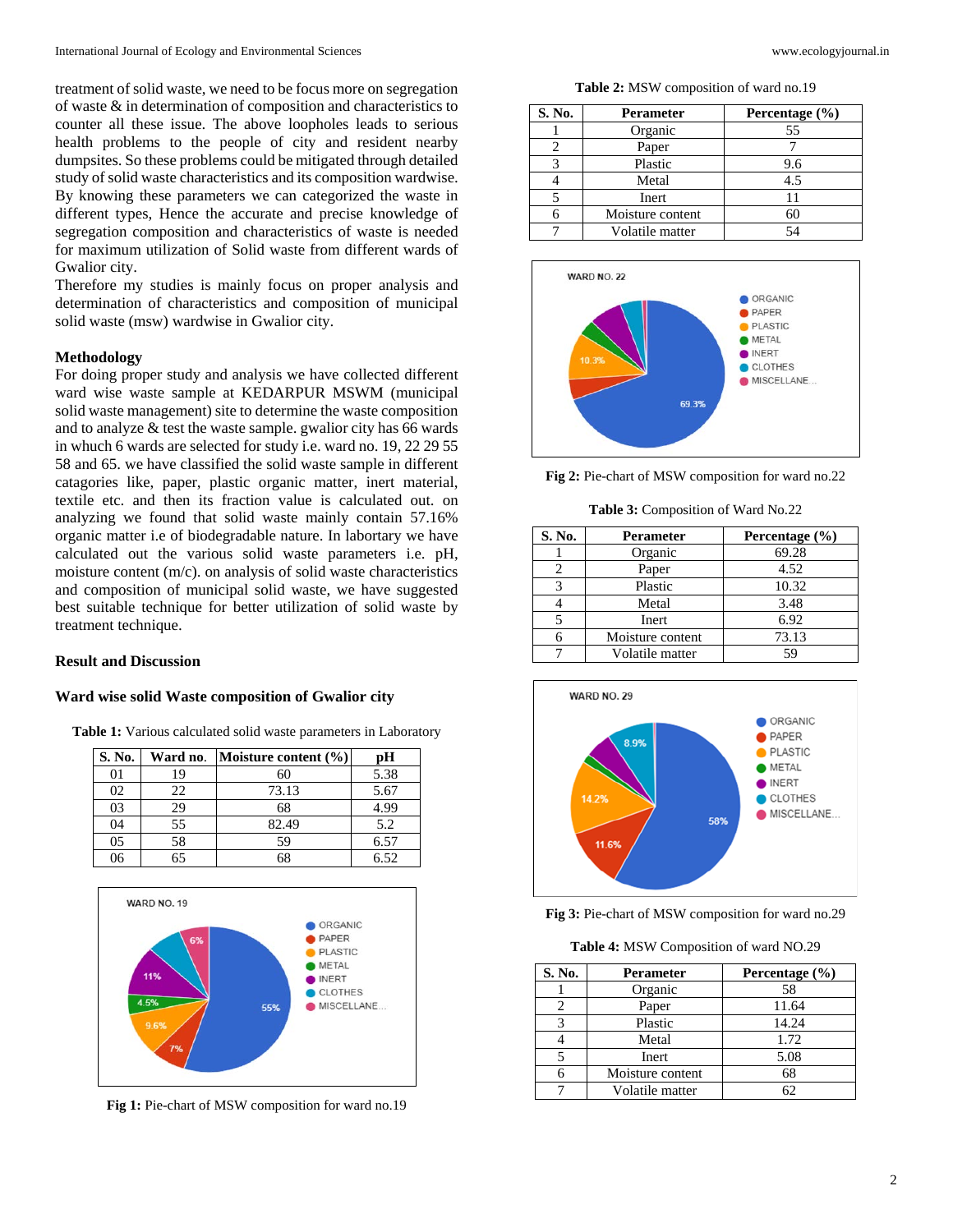

**Fig 5:** Pie-chart of MSW composition for ward no.55

|  | Table 5: MSW Composition of ward NO.55 |
|--|----------------------------------------|
|--|----------------------------------------|

| S. No. | Perameter        | Percentage (%) |
|--------|------------------|----------------|
|        | Organic          | 38             |
|        | Paper            | 4.84           |
|        | Plastic          | 29             |
|        | Metal            | 3.8            |
|        | Inert            |                |
|        | Moisture content | 82.49          |
|        | Volatile matter  |                |



**Fig 6:** Pie-chart of MSW composition for ward no.58

**Table 6:** MSW composition of ward No.58

| S. No. | Perameter        | Percentage (%) |
|--------|------------------|----------------|
|        | Organic          | 59.66          |
|        | Paper            | 2.76           |
|        | Plastic          | 18.86          |
|        | Metal            |                |
|        | Inert            | 4.26           |
|        | Moisture content | 59             |
|        | Volatile matter  | 61.4           |



**Table 7:** Pie-chart of MSW composition for ward no.65

**Table 7:** MSW Composition of ward no.65

| S. No. | Perameter        | Percentage $(\% )$ |
|--------|------------------|--------------------|
|        | organic          | 63.68              |
|        | paper            | 9.72               |
|        | plastic          | 8.96               |
|        | metal            |                    |
|        | inert            |                    |
|        | Moisture content |                    |

#### **Conclusion**

On the basis of analyzing the municipal solid waste collected of different 6 ward sample taken from segregation point following average composition was found as follow-



**Fig 8:** Pie-chart of average MSW composition

**Table 8:** Average MSW composition of Gwalior city

| S. No. | parameter        | Percentage (%) |
|--------|------------------|----------------|
|        | organic          | 57.16          |
|        | paper            | 6.74           |
|        | plastic          | 15.16          |
|        | metal            | 2.41           |
|        | inert            | 9.35           |
|        | Moisture content | 68.43          |

 On analyzing the municipal solid waste, it is observed that average value of organic matter in MSW of 6 ward of Gwalior city is about 57.16%. so after study we have concluded this biodegradable matter avg. value is best suitable for anaerobic digestion technique.

### **Refrences**

- 1. Kapil Dev Sharma, Siddharth Jain. "Overview of municipal solid waste generation, composition and management in India", J.Environ. Eng,2019:145(3):ACSE 04018143-1
- 2. Brijesh Kumar Pandey, Savita Vyas, Mukesh Pandey, Anurag Gaur. "characterisation of municipal solid waste generated from Bhopal, India, Current Science Perspectives,2016:2(3):52-56.
- 3. Shyamveer Singh Chauhan, Prof. Deepak Rastogi "Utilization of Municipal solid waste of Gwalior city for Energy Generation" International journal of Engineering Research and Technology (IJERT)2016:03(07).
- 4. Mufeed Sharholy, Kafeel Ahmad, Vaishya RC, Gupta RD. "Municipal solid waste characteristics and management in Allahabad, India" ELSEVIER, Waste Management. Available online 12 June 2006,2007:27:490-496